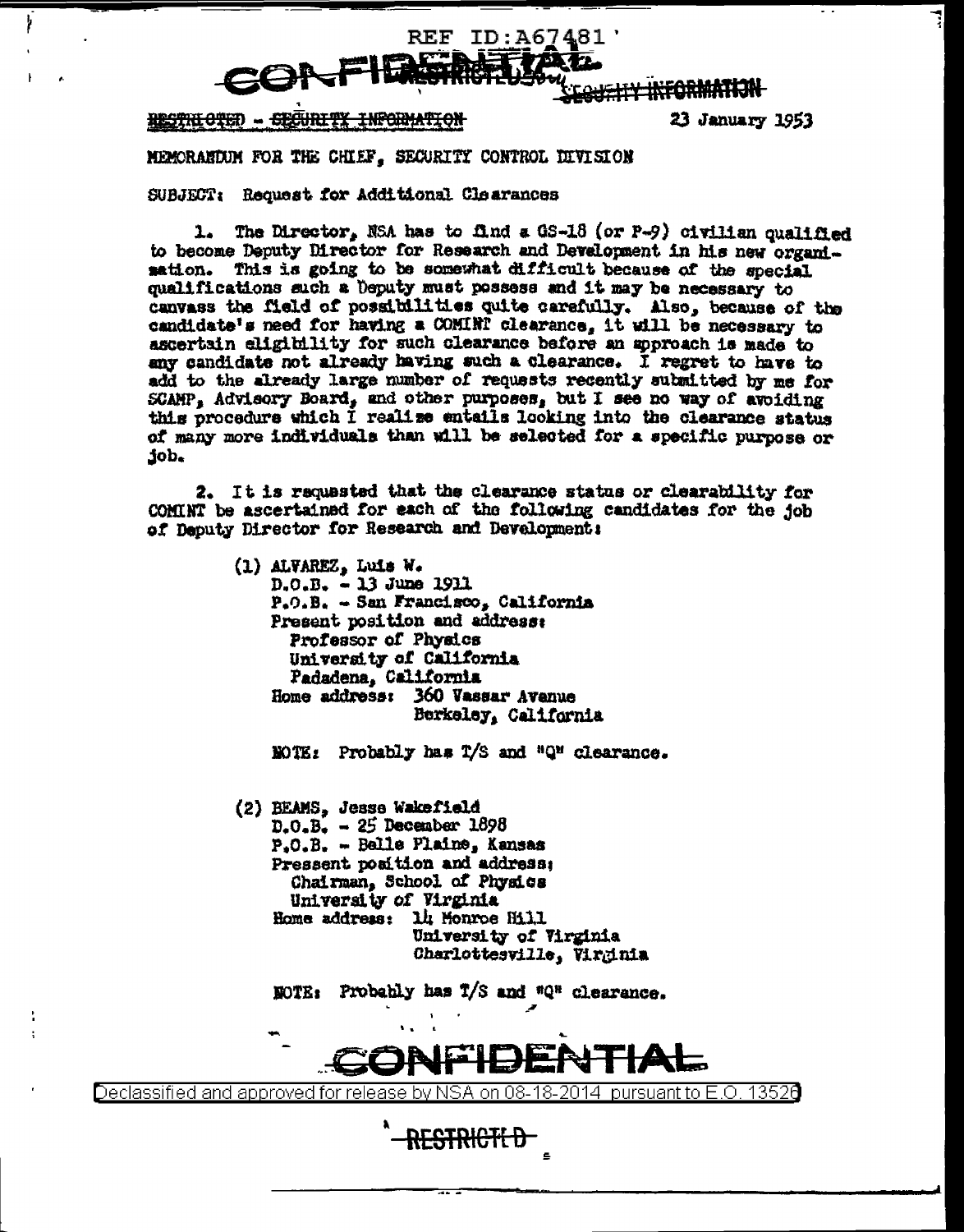**REF TD: A67481** CI-D'Sou 'S 23 January 1953 **ENFIE** RESTRICTED (3) ELLETT, Alexander  $D<sub>z</sub>O<sub>z</sub>B<sub>z</sub> = 5$  September 1894 P.O.B. - Chillicothe, Missouri Present position and address: Zenith Radio Corporation (Formerly - Prof. of Physics, University of Iowa) Home address: Not known (h) EHING, Douglas Hancock  $D_0O_2B_2 = 24$  June 1915  $P_{*}O_{*}B_{*}$  - Hitchell, Indiana Present position and address: Director, Development, Air Navigation Development Board, CAA Home address: In 1944 - 58 Fostor Road Belmont, Massachusetts WOTE: Probably has T/S and "Q" clearance. (5) FRI, Thornton Carl  $D_5O_5B_6 = 7$  January 1892  $P_{\bullet}O_{\bullet}B_{\bullet} = \text{Findley}_{\bullet}$  Ohio Present position and address: Asst. to Pres., Bell Telephone Labs 463 West Street, New York, N. Y. Home address: Not known NOTE: Probably has T/S clearance. (6) GETTING, Ivan Alexander  $D_eO_eB_e = 18$  January 1912  $P_{\bullet}O_{\bullet}B_{\bullet}$  - New York City Present position and address: Chief Consulting Engineer Raythcon Corp., Waltham, Mass.<br>Home address: 40 Centre Avenue Belmont 78. Mass. NOTE: Probably has T/S and "Q" clearance.  $(7)$  COSS: Wilbur H.  $D<sub>z</sub>O<sub>z</sub>B<sub>z</sub> - unknown$  $P. O. B. - unknown$ Present position and address: Research Physicist, Applied Physics Lab. Johns Hopkins University Home address: Unknown **MOTE:** Probably has  $T/S$  and "Q" clearance. JENTIA FDU 'S 3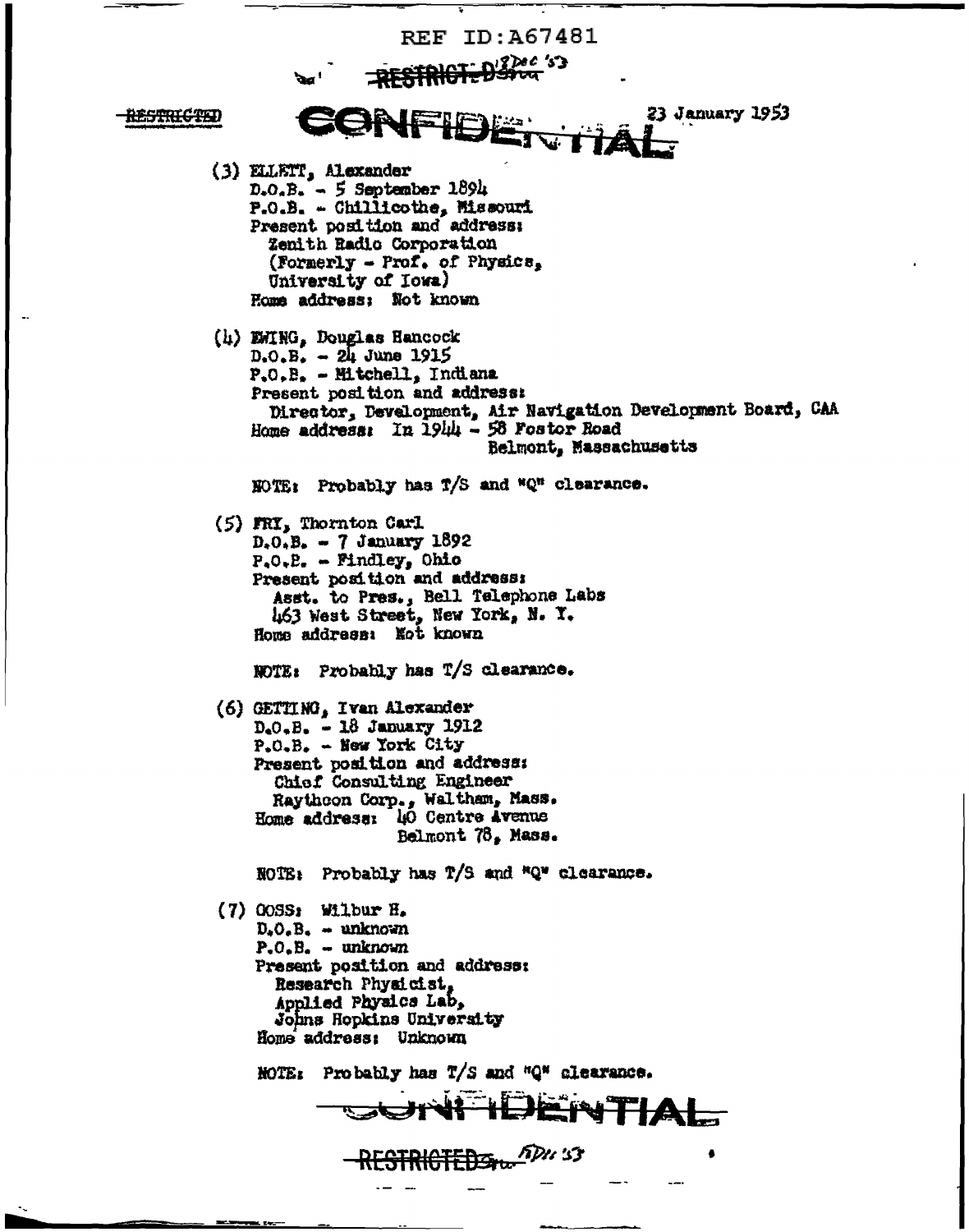**REF ID: A67481** 

RESTRICTLES

23 January 1953

CONFIDENTIAL **AESTRICTED**  $(8)$  HILL, Albert  $0$ .  $D<sub>0</sub>$ . B. - 11 January 1910  $P<sub>4</sub>O<sub>5</sub>B<sub>6</sub> = St<sub>6</sub> Louis$ Present position and address: Prof. of Physics, Director of Lincoln Lab, M.I.T. Home address: 77 Snake Hill Road Belmont, Mass. (9) LEHMER, Derrick Henry  $D<sub>0</sub> D<sub>n</sub> = 23 February 1905$  $P<sub>•</sub>O<sub>•</sub>B<sub>•</sub>$  - Berkeley, California Present position and address: INA, NES, Los Angeles Home Address: In 1950 - 942 Hilldale Avenue Berkeley, California (10) MORSE, Philip McCord  $D_{*}O_{*}B_{*} = 6$  August 1903  $P_eO_eB_e$  - Shreveport, La. Present position and address: N, I. T. Home address: 126 Wildwood Street Mnchester, Mass. (11) PURCELL, Edward Mills  $D_eO_eB_4 = 30$  August 1912  $P_{\bullet}O_{\bullet}B_{\bullet}$  - Taylorville, Ill. Present position and address: Prof. of Physics, Harvard University Home address: 5 Wright Street Qumbridge 38, Mass. NOTE: Probably has T/S clearance. (12) RAMSKY, Norman F.  $D_xO_xB_x = 27$  August 1915  $P<sub>n</sub>Q<sub>n</sub>B<sub>n</sub> - Washington$ Present position and address: Prof. of Physics, Harvard University Home address: 55 Scott Road Belmont 78, Mass. NOTE: Probably has TS and "Q" clearance. www.h F. 4-Et 53 (13) SAWYER, Ralph A.  $D_{*}O_{*}B_{*} = 5$  January 1895 P.O.B. - Atkinson, New Hampshire eligible for COMINT Class Present position and address: Dean of Graduate Studies, University of Mich., ann artor, Mich. Home address: 1208 Walls Street, Ann Arbor, Mich. NOTE: Probably has T/S and "O" clearance. CCINTICHTURES

ł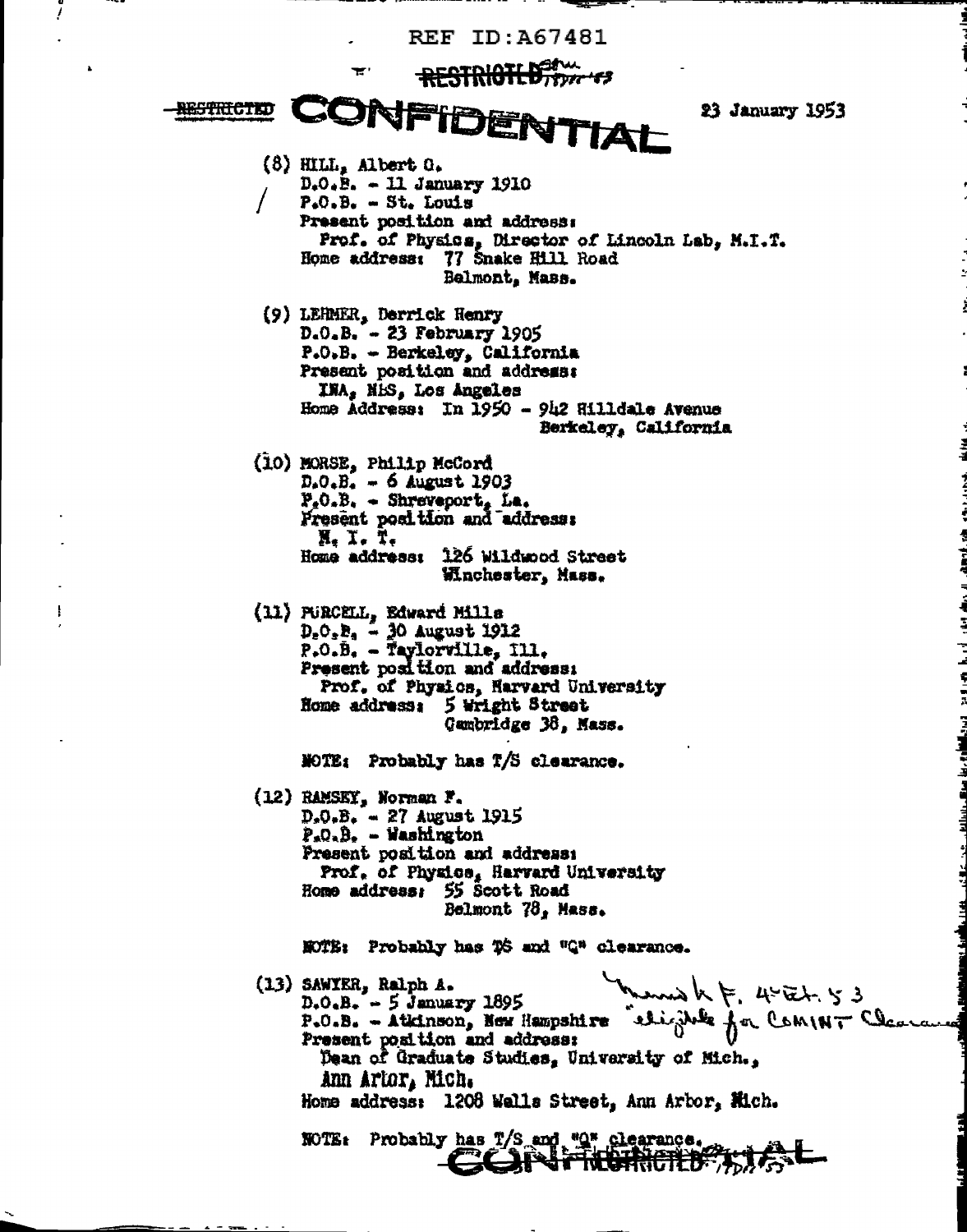**REF ID: A67481** 



**JFIDEL TIAL** 

 $HESFRIGFED$   $\frac{33}{28}$   $\frac{33}{28}$ **Dru**